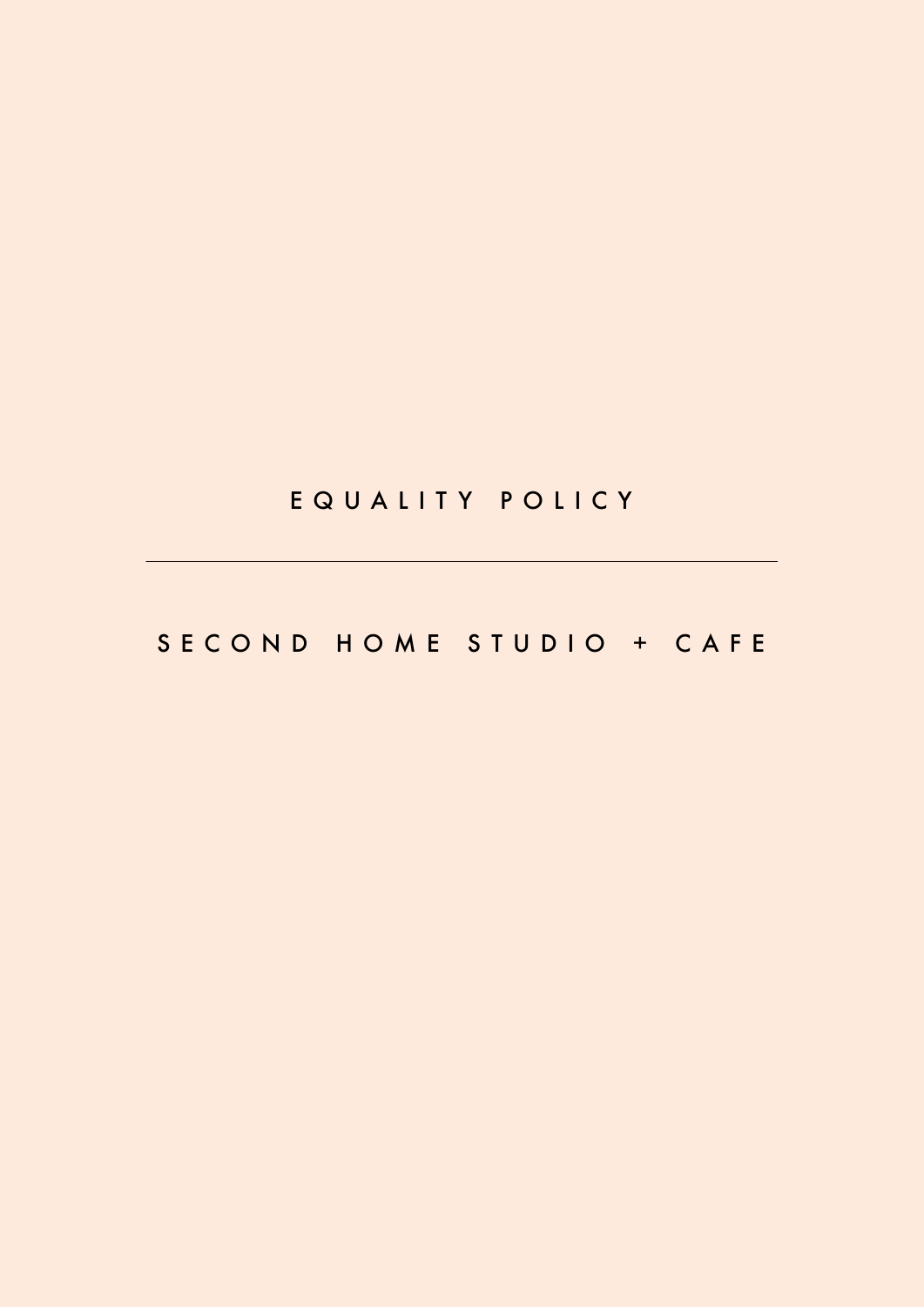I'M awave that policies feel very impersonal and like a prece of corporate crap that me've written because we 'have to' or because it absolves us of blame in some way. However, I want you, the person reading this, to know that this specific policy was not just written because I had to. I wrote this policy when it was just me in this company<br>one divector, no employees. I have a loig vision for Second Home Studio + Cape. You night be the first employee, you night be the 100th employee, the aims and commitments within this document remain unchanged. I want to build this company as a safe, inclusive space for everyone. I mean it. Not just no racial discrimination but actively anti-raust members + staff. Not just accepting of free Speech when those words are hateful. You do not need to put up with sexually aggressive or harrassing behaviour. You have my clivect pargiveness if you've pissed a customer eff after they've nade a hateful connent or nade you feel uncomportable. I don't expect, and sincevely hope there aven't, many of these instances. I hope you never experience it first-hånd. As an employee of Second Home, you will forever have my gratitude, love, and relentless acceptance.

Sincerely yours,  $\ell$  / mm

KIRSTY HILDA ELIZABETH CAMERON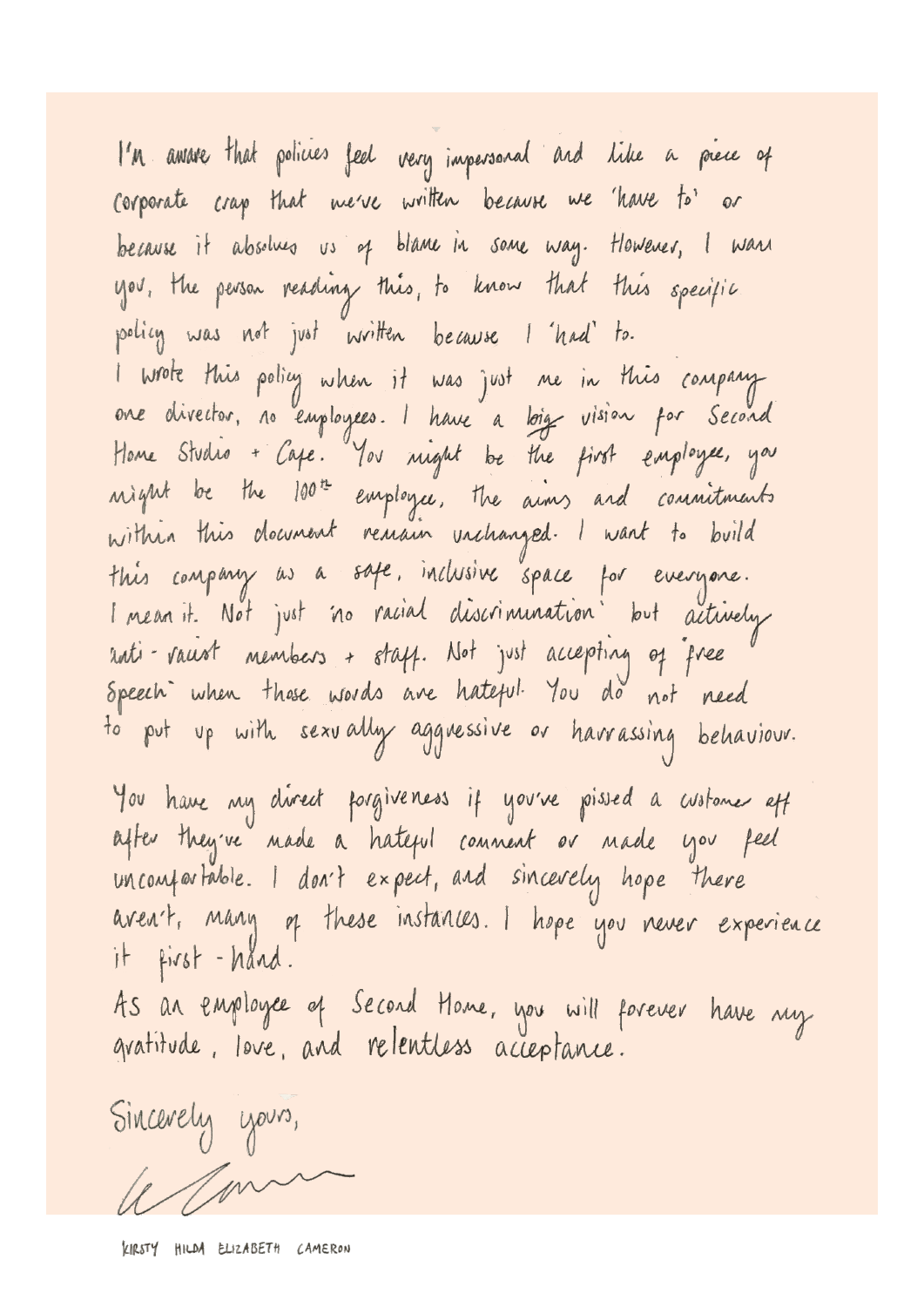## EQUALITY POLICY

Second Home Studio + Cafe CIC, the associated directors, and management team are committed to encouraging equality, diversity and inclusion among our workforce, and eliminating unlawful discrimination. Our aim is for our workforce to be representative of all sections of society, and for each employee to feel respected, appreciated, and able to give their best within their working environment.

Second Home is also committed against unlawful discrimination of customers or the public, both on-site and during offsite classes. Every patron to Second Home should expect to be welcomed, included, and respected in the same way, regardless of gender, gender reassignment or expression, race, age, ability/disability (mental or physical), sexual orientation, marriage or civil partnership, religion or belief, pregnancy or maternity, background, or social status.

### AIMS

For those in direct employment of Second Home, this policy's purpose is to:

- Ensure equality, fairness, respect, and understanding for all in our employment, whether full-time, part-time, or temporary.

- Not unlawfully discriminate against the Equality Act 2010 protected characteristics of age, disability, gender reassignment, marriage and civil partnership, pregnancy and maternity, race (including colour, nationality, and ethnic or national origin), religion or belief, sex and sexual orientation

- Actively oppose and avoid all forms of unlawful discrimination. This includes in pay and benefits, terms and conditions of employment, dealing with grievances and discipline, dismissal, redundancy, leave for parents, requests for flexible working, and selection for employment, promotion, training or other developmental opportunities

For members, customers, artists, organisations, and suppliers working with Second Home, this policy's purpose is to:

- Ensure opportunities (for example, for studio space or exhibition space) are distributed fairly to represent all sections of our society.

- To not discriminate against any of the protected characteristics of the Equality Act 2010 as above.

- To actively challenge and oppose all forms of discrimination to create a safe environment for all.

### OUR COMMITMENT

Under this Equality Policy, Second Home commits to:

- Encouraging equality, diversity and inclusion in the workplace.

- Creating a working environment free of bullying, harassment, victimisation and unlawful discrimination, promoting dignity and respect for all, and where individual differences and the contributions of all staff are recognised and valued.

- Training and educating managers and all other employees about their responsibilities under the equality policy. Responsibilities include staff conducting themselves to help the organisation provide equal opportunities in employment, and prevent bullying, harassment, victimisation and unlawful discrimination.

- All staff should understand they, as well as their employer, can be held liable for acts of bullying, harassment, victimisation and unlawful discrimination, in the course of their employment, against fellow employees, customers, suppliers, and the public